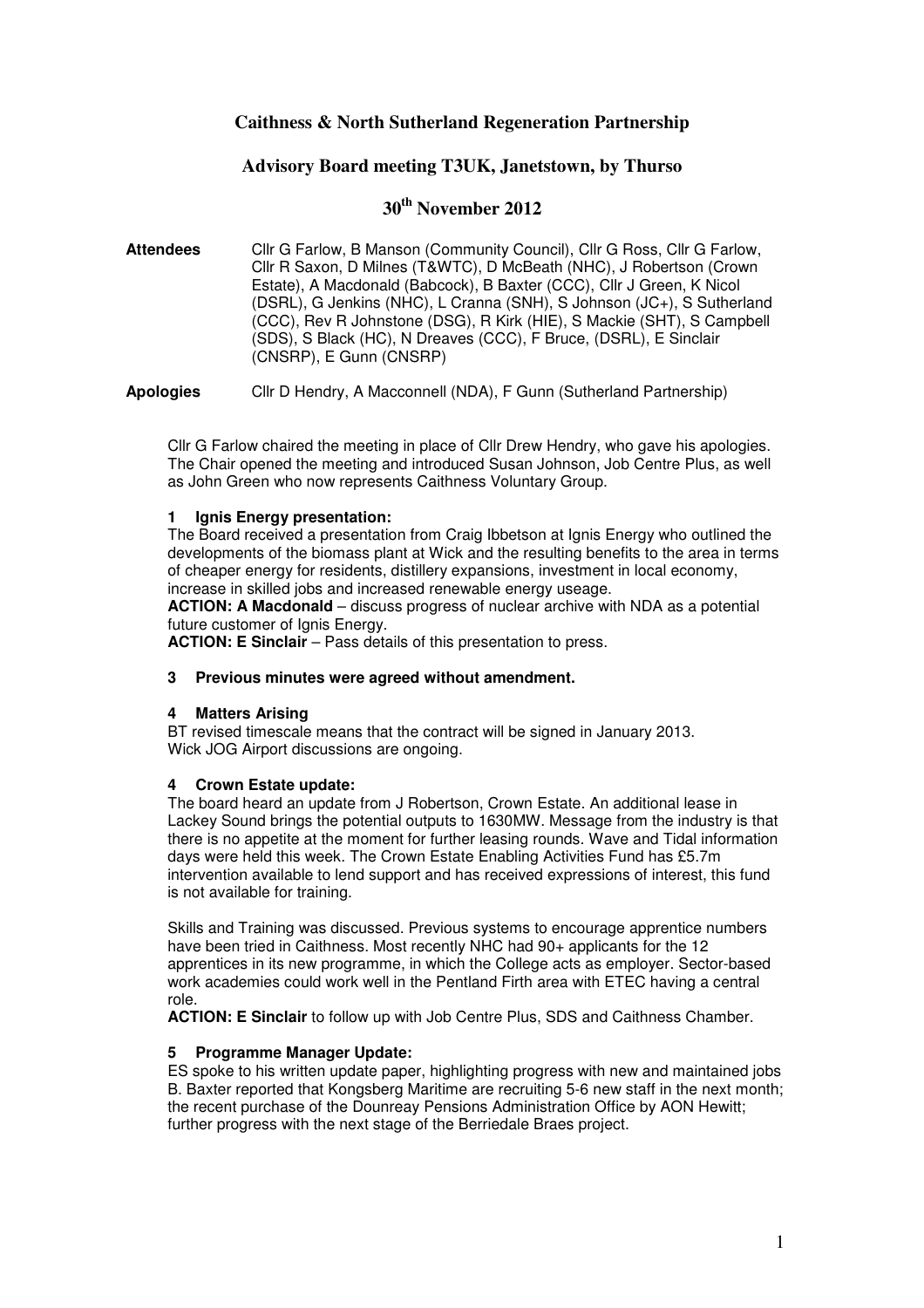## **Inward Investment Update**

Roy Kirk gave up update on work ongoing in Inward Investment including broadband now available in Thurso (ADSL 2+), the HIE Skills Register. **ACTION: E Sinclair** – Circulate skills register link

#### **Member Updates**

• SNH

Update on the Peatlands Partnership's major project. Will engage community and education, and will bring some employment and volunteering opportunities, working with ERI.

• Assoc of Caithness Community Councils

W. Manson outlined 2013 plans to build a vintage motor museum in Halkirk, will link with John O Groats visitors and cruise tourists, potential to partner with college for apprentice training.

• North Highland College

All works on Thurso campus are complete. Intend to move focus to Dornoch campus in 2013. Future changes as regional board will be created to cover all H&I.

• Job Centre Plus

Welfare Reform Agenda is likely to have serious implications for people who are out of work, some people are going through pre employment training and work experience which guarantees an interview at the end. Feedback from programmes is taken into account, eg at Nigg recent 3G welding training has been altered to 6G as a result of feedback received.

• Caithness Partnership

Caithness Partnership no longer has funding to continue its work. The bus users' group and transport forum have been passed to Caithness Chamber of Commerce. Environmental funds are being tidied up, and the Board of CP will meet in new year to look at issues.

• Dounreay Alliance

2012-15 Socio-Economic Plan is now finalised however comments are still welcome, actions are being monitored. Working with NDA on funding, a few projects have come forward. Nuclear business ideas are being tested. Discussion papers have been produced on the renewables industry, focusing on marine energy O&M and Offshore Wind. Babcock are working with Hitachi on new nuclear.

#### • Caithness Chamber of Commerce

 Attended nuclear supply chain event in Bolton; MTRC programme continues to make progress. Town centres project ends soon, but with retail training for local businesses to take place.

• DSG

Working with DSRL on socio-economic elements within site contracts.

• Trades Council

Concern at ongoing difficulties with contracts and procurement in socio-economic terms.

**Highland Council** 

Pleased that Pentland Firth & Orkney Waters Information Day in Thurso went well, particularly with attendance by schools.